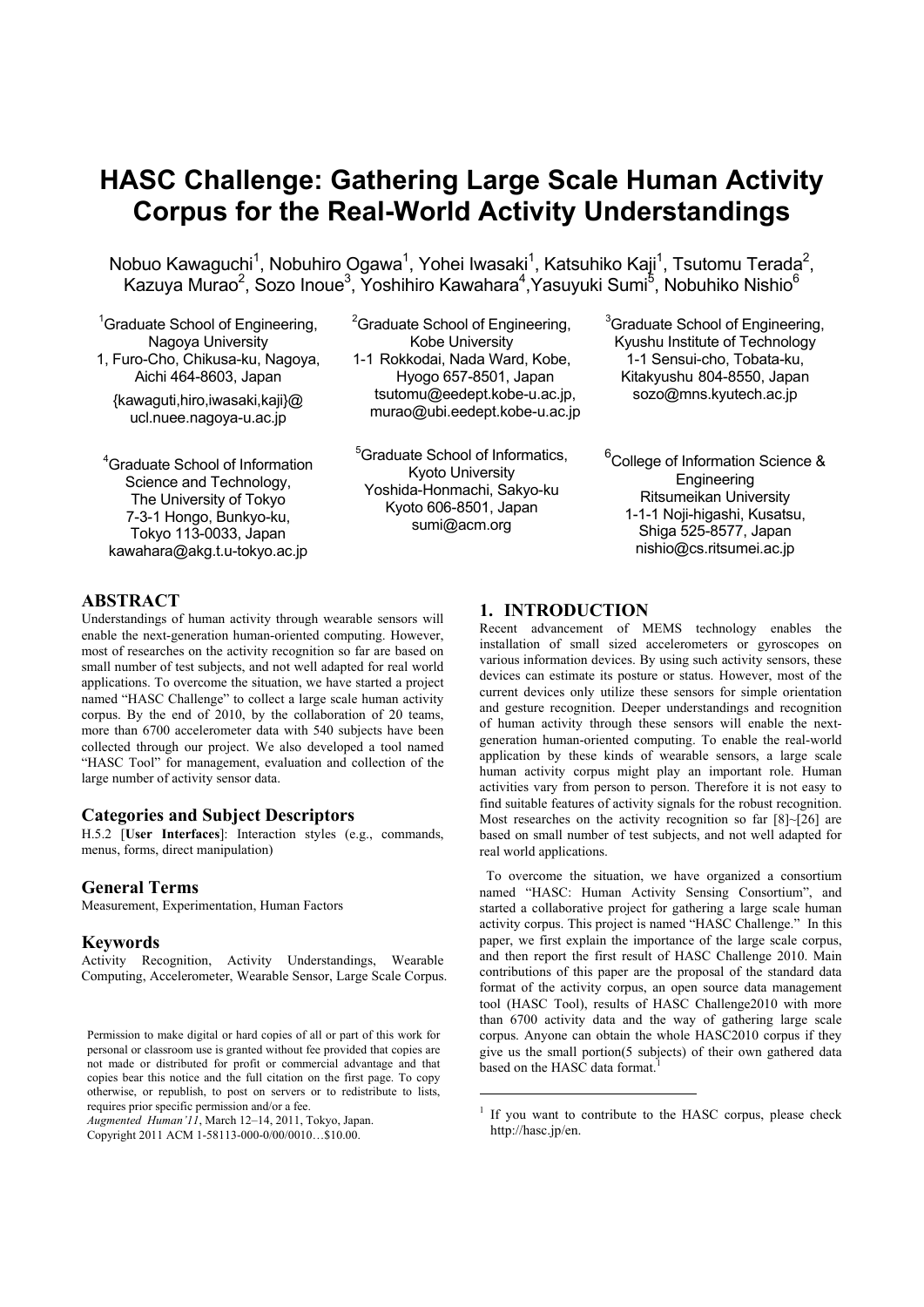# **2. Importance of Large Scale Corpus for the Activity Recognition**

There are several research fields which are boosted by the large scale corpus.

#### **2.1 Large Scale Corpus in the Other Field**

In the field of speech recognition, a large scale corpus plays a really important role. Most recent speech recognizers are based on a HMM acoustic-model and a statistical language model[1]. These models are developed through machine learning based on the large scale speech corpora. So, the qualities or recognitionrates of the speech recognizers are proportional with the scale of the underlined speech corpus. To improve the recognition quality or to extend the system to support the different situation, development of a high quality and large scale corpus is crucial. Most popular example of the speech corpus is "DARPA TIMIT" corpus [2,3]. Thanks to the development of this corpus, a lot of continuous speech recognizers work better.

 In the in-car activity field, we already gathered a huge scale corpus(more than 800 subjects) for various purposes [4,5]. This corpus enables in-car related researches.

In the field of image recognition, the most popular example is the area of face recognition [6,7]. There are several databases for facial images. Some of them are freely available. This situation makes the fast improvement of the facial recognition technologies.

## **2.2 Corpus for Activity Recognition**

As far as we know, there is no public large scale corpus for the activity recognition area. Of course, there are several researches with the some scale of experiments [8, 9]. However, any of them have not published the data or the algorithms. Related projects such as IMADE room[27] is created for recording interaction data using iCorpusStudio. ALKAN[28] gathers activity data using mobile phones from about 200 participants. In ALKAN, participants perform arbitrary number of activities, so the number of collected activities differs among activity types and sensor positions. A part of ALKAN data is included in the HASC2010 corpus. As we have mentioned in the above, sharing the databases/corpus is a key of the improvement in the pattern recognition research and development field.

#### **3. HASC Challenge**

To overcome the situation, we have decided to create a large scale corpus for activity recognition with founding the consortium HASC (Human Activity Sensing Consortium). However, there are several issues which cannot simply be decided such as sensor types, number of sensors, sampling frequency, position of sensors and the kinds of activities. If we decide the application of the corpus, these parameters can be easily decided. However, our purpose of the corpus gathering is to boost the research of the activity recognition, it is not simple. As a result of long discussion, we have decided to start gathering a single accelerometer sensor data of simple activities with various kinds of sensors, positions and sampling rates. By publishing the data with various kinds of sensors, we believe researchers can find the better configuration of activity recordings.

 So, we have planned "HASC Challenge" for gathering the corpus and technological evaluation.

#### **3.1 Rules**

In the planning phase of the challenge, we consider the following issues.

- HASC Challenge is not a contest. It is a "Technology challenge."
- Each participant should gather at least five subjects with the following activities.
	- 5 set of 6 activities(20 seconds): stay, walk, jogging, skip, stair-up and stair-down.
	- 120 seconds of labeled activity sequence which includes all of above 6 activities. (Each activity should be longer than 5 sec).
- Each participant can use any kind of sensor but it should be available in the market.
- Activity data must be described in the HASC data format.
- Each participant will get all the activity data without label data of the sequence data. They can submit the result of the recognition in the label data format or submit the recognition algorithm.
- HASC steering member will evaluate the recognition rate.

## **3.2 Result of HASC Challenge2010**

HASC Challenge 2010 symposium was held on Dec 8, 2010. Before the symposium, 20 teams have submitted their activity data. Finally, we got activity data of 540 subjects and 96 subjects with full dataset. Total number of activity data files is 6791 and total size is 966Mbytes (Table 1). The major types of sensors are iPhone / iPod Touch, and WAA-series (ATR). Distribution of weight and height of subjects are plotted on Fig. 1.

We also got the recognition result from 6 teams. However, this challenge is the first time and most of the participants were not experts of the activity recognition technology. So the recognition results are ranged from 38% to 72%.

 From the experience of HASC Challenge 2010, we confirm the strong requirements of the activity corpus and the toolkit for the activity recognition. We also confirm the difficulty of the multiparty large scale data acquisition. We have defined the basic HASC data format, but we have not listed up all possibility of the meta-data such as sensor positions, subject's shoes types and floor types. Every activity file has its own meta-data information. This means that we have to check 6791 meta-data files to standardize the vocabulary. Without the support of HASC Tool, we cannot check and handle this kind of large data files. Good tool and automation are crucial in this kind of work.

**Table 1. Number of Acquired Files in HASC Challenge2010** 

| Gender  | Number of<br><b>Subjects</b> | Number of<br><b>Files</b> |
|---------|------------------------------|---------------------------|
| Male    | 89                           | 4032                      |
| Female  | 12                           | 341                       |
| Unknown | 439                          | 2418                      |
| Total   | 540                          | 6791                      |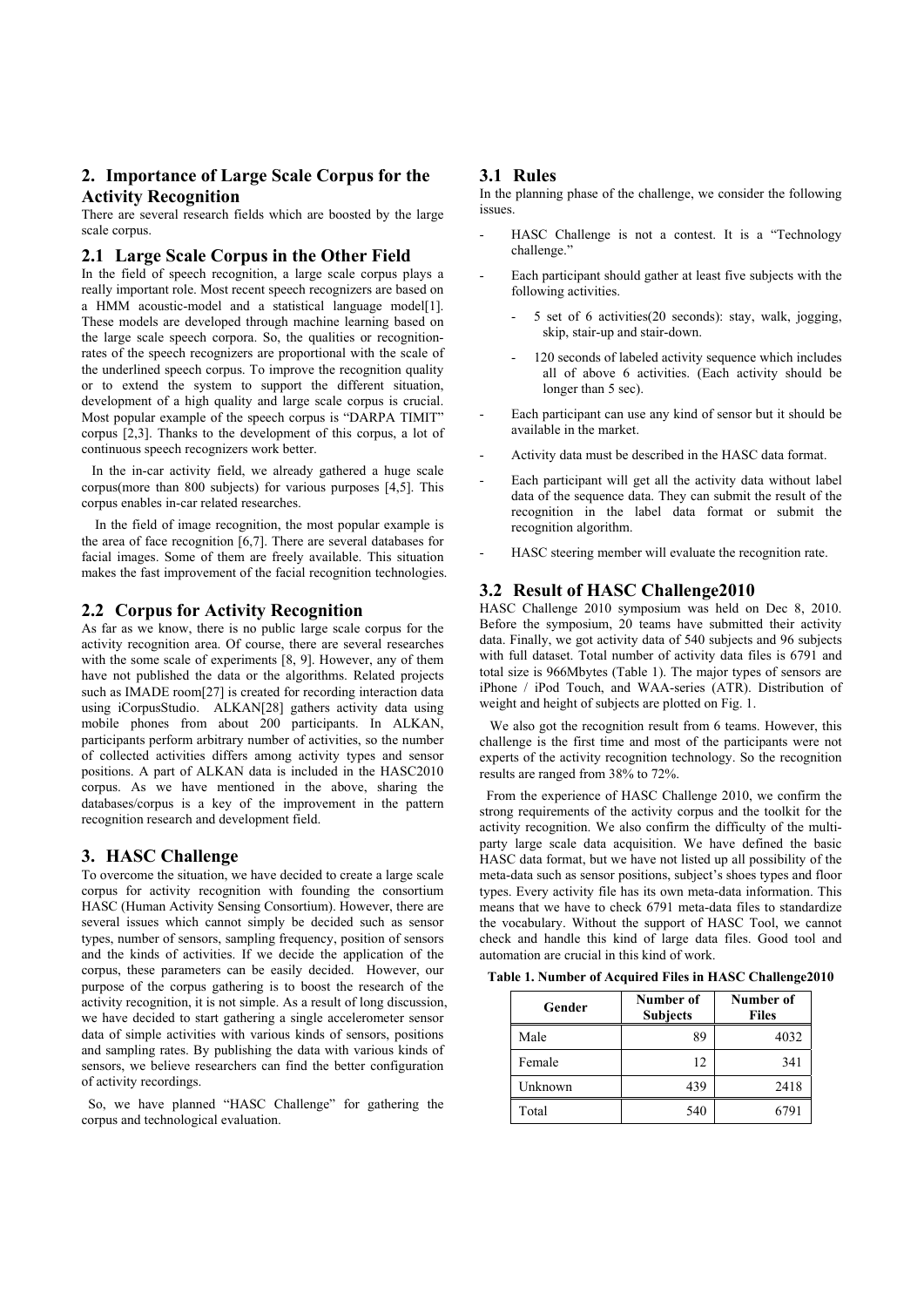

#### **Figure 2. HASC Tool (graph editing mode).**

1



#### **4. Toolkit for Activity Recognition**

 To boost the data handling and trial-and-error process of the signal processing, we have developed a new tool named "HASC Tool." Fig. 2 and 3 show screen images of HASC Tool<sup>2</sup>. HASC Tool is developed with Java and based on the famous IDE called Eclipse RCP.

HASC Tool has following features.

1

Showing accelerometer signals and label data (Fig.3)



**Figure 3. HASC Tool (labeling mode)** 

- Create a process block diagram graph called "XBD." By using "XBD," one can easily automate the various signal processing and file processing(Fig.2). Without this kind of automation, handling thousands of files is not easy.
- Real time / offline data acquisition with wireless sensors
- Connection with Weka Toolkit<sup>3</sup>

By using HASC Tool, we can exchange the process of activity recognition using XBD files.

<sup>2</sup> HASC Tool is Apache 2.0 Licensed open source software. You can download it from http://en.sourceforge.jp/projects/hasc/

<sup>3</sup> Weka Toolkit is a data mining/ machine learning tool developed by Waikato Univ. (http://www.cs.waikato.ac.nz/ml/weka/)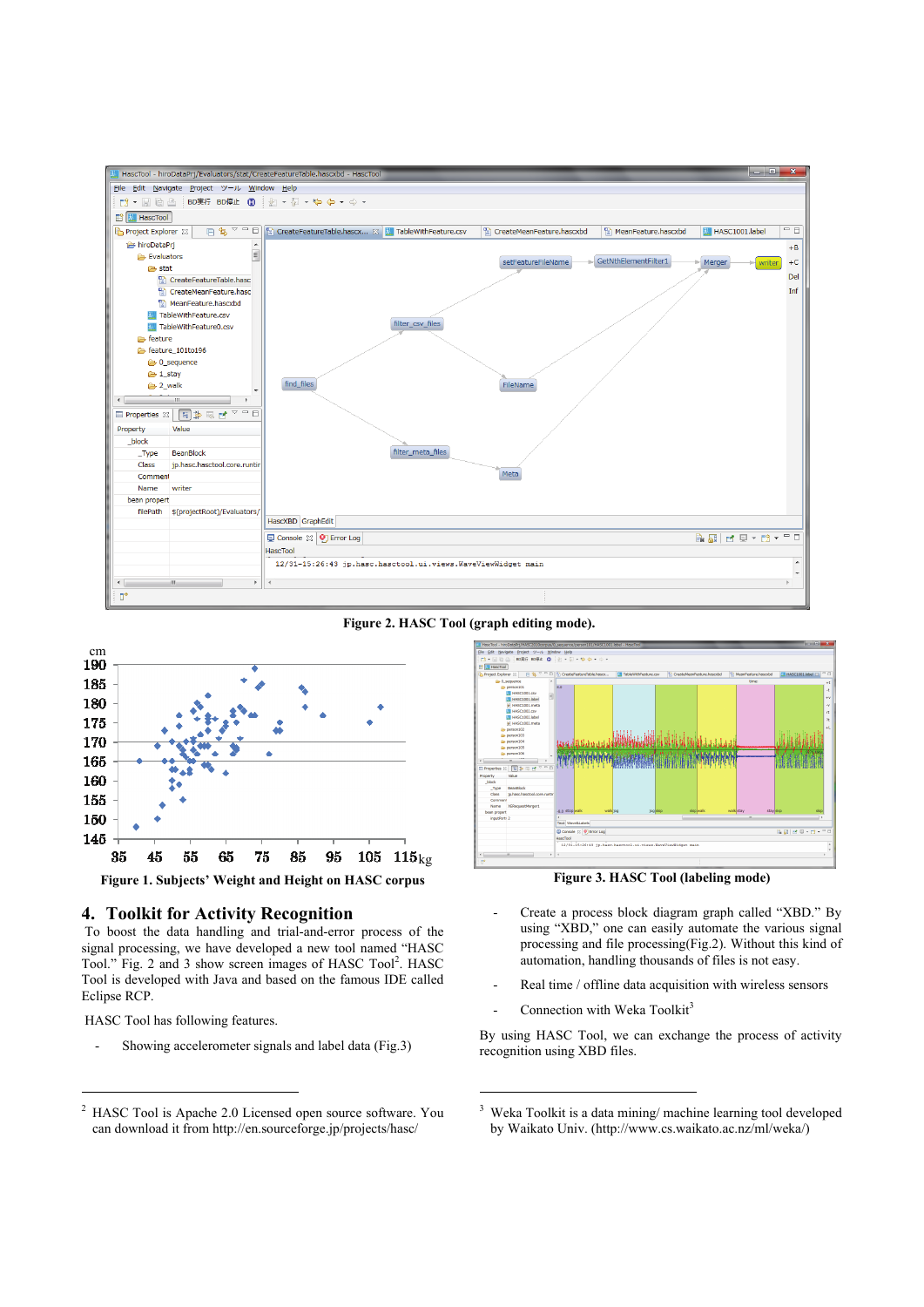#### **4.1 HASC Data Format for Activity Data**

To share the activity data or processing functions among the researchers and developers, activity data format must be standardized. We have defined the following data format as HASC data format for activity understandings.

Activity Accelerometer data (.csv)

We defined accelerometer data as a simple commaseparated values(CSV) format with time stamp and x, y, z axis-acceleration data. Time stamp is in the second time scale with floating point. So any sampling rate data can be stored with this format. Time stamp is not required to start from zero. Accelerations are in the gravitational acceleration unit (1G = 9.80665m/s<sup>2</sup>).

Sample of Accelerometer data : HASC1001.csv

9656.196248,-0.905609,-0.199234,0.144897 9656.206375,-0.905609,-0.163010,0.181122 9656.217099,-0.923721,-0.126785,0.217346 9656.226533,-0.905609,-0.090561,0.144897 ..

Label data format (.label)

For each continuous activity data, "tag" or "label" is required to put on the activity time period. We defined a label data format as a CSV format with start-time, end-time and label-name.

Sample of Label data : HASC1001.label

#targetfile: 0\_sequence/person101/HASC1001.csv 9656.196248,9666.196248,walk 9666.196248,9676.251,jog 9676.251,9684.387,stay 9684.387,9696.387,stDown ..

Line starts from '#targetfile:' denotes the reference to the accelerometer data. This helps HASC Tool to show the label with the wave data.

Meta-data information format (.meta)

For each acceleration data, related information of the subject and the data acquisition condition are important. We defined a meta-data file format to record subject's gender, weight, height, sensor's terminal type, sampling rate and position. The style of the format is simple "attribute:value."

Sample of Meata-data file : HASC1001.meta

| TerminalType: Apple; iPod touch |
|---------------------------------|
| Frequency $(Hz)$ : 100          |
| Activity: sequence              |
| Gender: male                    |
| Height(cm):179                  |
| Weight $(kg)$ :69               |
| Shoes: mule                     |
| Floor: asphalt                  |
| Place: outdoor                  |
| SensorPosition: waist pocket    |
| SensorMount: free               |
|                                 |

## **5. CONCLUSION**

In HASC Challenge 2010, we have gathered more than 6400 activity accelerometer data from 20 teams. From the experience, we confirm the strong demands for activity corpus from researchers and companies. We will continue to gather and make HASC Tool for the activity recognition standard toolkit.

#### **ACKNOWLEDGMENTS**

This work is partially supported by JST CREST Kashin-Free project, and MEXT KAKENHI(21013024) Information Explosion project.

#### **REFERENCES**

- [1] A. Waibel and K. F. Lee. "Readings in Speech Recognition.", Morgan Kaufmann, 1990.
- [2] Fisher, William M.; Doddington, George R. and Goudie-Marshall, Kathleen M., "The DARPA Speech Recognition Research Database: Specifications and Status". Proceedings of DARPA Workshop on Speech Recognition. pp. 93– 99.(1986).
- [3] Garofolo, J. S.; Lamel, L. F.; Fisher, W. M.; Fiscus, J. G.; Pallett, D. S., "DARPA TIMIT acoustic-phonetic continous speech corpus", CD-ROM, NIST speech disc.
- [4] Nobuo Kawaguchi, Shigeki Matsubara, Hiroyuki Iwa, Shoji Kajita, Kazuya Takeda, Fumitada Itakura and Yasuyoshi Inagaki, Construction of Speech Corpus in Moving Car Enviroment , The 6th International Conference on Spoken Language Processing, ICSLP2000, pp.362-365(2000).
- [5] Nobuo Kawaguchi, Shigeki Matsubara, Kazuya Takeda, Fumitada Itakura, CIAIR In-Car Speech Corpus: Influence of Driving Status, IEICE Transactions on Information and Systems. v. E88-D, n.3, pp.578-582(2005).
- [6] R. Gross, Face Databases, "Handbook of Face Recognition", Stan Z. Li and Anil K. Jain, ed., Springer-Verlag, February 2005
- [7] Face-Recognition Homepage , http://www.facerec.org/databases/
- [8] Sasank Reddy, Min Mun, Jeff Burke, Deborah Estrin, Mark Hansen, Mani Srivastava, "Using Mobile Phones to Determine Transportation Modes", ACM Transactions on Sensor Networks, Vol.6, No.2, pp.13:1-13:27(2010).
- [9] Sunny Consolvo, David W.McDonald, Tammy Toscos, Mike Y. Chen, Jon Froehilich, Beverly Harrios, Perdrag Klasnja, Anthony LaMarca, Louis LeGrand, Ryan Libby, Ian Smith, James A.Landay, "Activity Sensing in the Wild: A Field Trial of UbiFit Garden", Proc. of the conference on Human factors in computing systems (CHI '08), 1797-1806 (2008).
- [10] Yuki Arase, Fei Ren and Xing Xie, "User Activity Understanding from Mobile Phone Sensors", in Proc. of Ubicomp2010.
- [11] Carlijn V. C. Bouten, Karel T. M. Koekkoek, Maarten Verduin, Rens Kodde, and Jan D. Janssen, "A Triaxial Accelerometer and Portable Data Processing Unit for the Assessment of Daily Physical Activity", IEEE Transaction on Biomedical Engineering, Vol. 44, No. 3, pp. 136-147 (1997).